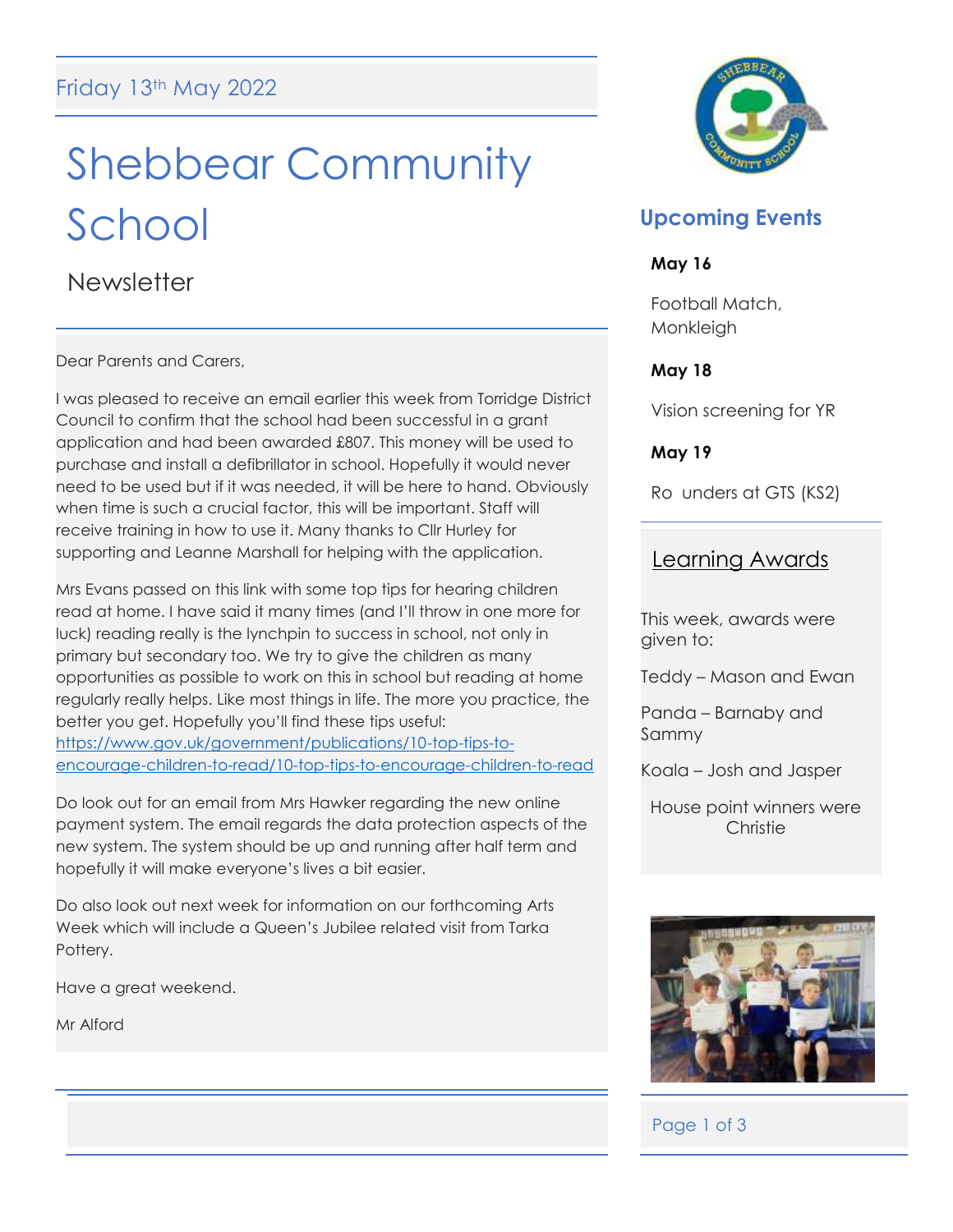# Other news this week

Year 6 SATs: Well done to the Year 6 children who completed their SATs tests this week. They all applied themselves well over the six different tests they have completed this week. After a gruelling week the children were rewarded with a small party today.

Next week our Year 2 children undertake their version of SATs with tests in reading and mathematics. These are quite different to the KS2 version and are used to help staff make a final teacher assessment. Good luck to all involved.

**Sports News:** On Tuesday morning, all of the children in Panda class travelled to GTS for a tennis festival. This followed up their learning in school last term. There was some real talent on show and the children had an enjoyable morning. Thanks to Shebbear College for lending us a mini-bus.

Sadly the planned Tri-Golf on Wednesday was the victim of the wet weather. On Monday after school, our football team take on Monkleigh and Langtree in a mini-tournament.

**Reverend Leigh:** On Tuesday afternoon we welcomed Reverend Leigh, the chaplain at the college, who led a whole school assembly. She told the story of how Liquorice Allsorts came about and related it to the importance of not giving up when things don't go right first time.

**Year R vision screening on Wednesday:** The school sent out a reminder email to parents earlier this week regarding the planned vision screening. You will need to return the opt out letter if you don't want your child to participate(available from the school office if you cannot find the one that was sent out).

**Devon SEND Inspection:** SEND provision in Devon is going to be inspected by Ofsted in the week before half term. They are keen to seek the views of parents and carers. These can be submitted via an online survey using this link:

[https://www.smartsurvey.co.uk/s/DevonCountyCouncilRe-](https://www.smartsurvey.co.uk/s/DevonCountyCouncilRe-visitLASEND/)

[visitLASEND/.](https://www.smartsurvey.co.uk/s/DevonCountyCouncilRe-visitLASEND/) The survey will open at 12 noon on Monday 16 May 2022 and close at 12 noon on Friday 20 May 2022. Please share this link with your parents. Parents' views will inform the evaluation of the effectiveness of the local area. Inspectors will not identify individual children, young people, or parents when they present their findings.

### **Useful Links**

### **School Contact Details**

**Tel:** 01409 281220

**Email:** [admin@shebbear](mailto:admin@shebbear-pri.devon.sch.uk)[pri.devon.sch.uk](mailto:admin@shebbear-pri.devon.sch.uk)

### **Website:**

[http://www.shebbear](http://www.shebbear-pri.devon.sch.uk/)[pri.devon.sch.uk/](http://www.shebbear-pri.devon.sch.uk/)

**Safeguarding:** Any concerns should be reported to Mr Alford who is the Designated Safeguarding Lead. In his absence contact Mrs Gough or Mrs Evans.

#### **Ofsted Parent View:**

[https://parentview.ofsted.gov.uk](https://parentview.ofsted.gov.uk/)

### **Up-coming Term Dates:**

Half term is the week commencing 30<sup>th</sup> May

The school is closed for a nonpupil day and the extra day for the Queen's Jubilee on Monday 20<sup>th</sup> and Tuesday 21st June

The last day of the summer term is Friday 22<sup>nd</sup> July

The autumn term starts on Monday 5<sup>th</sup> September